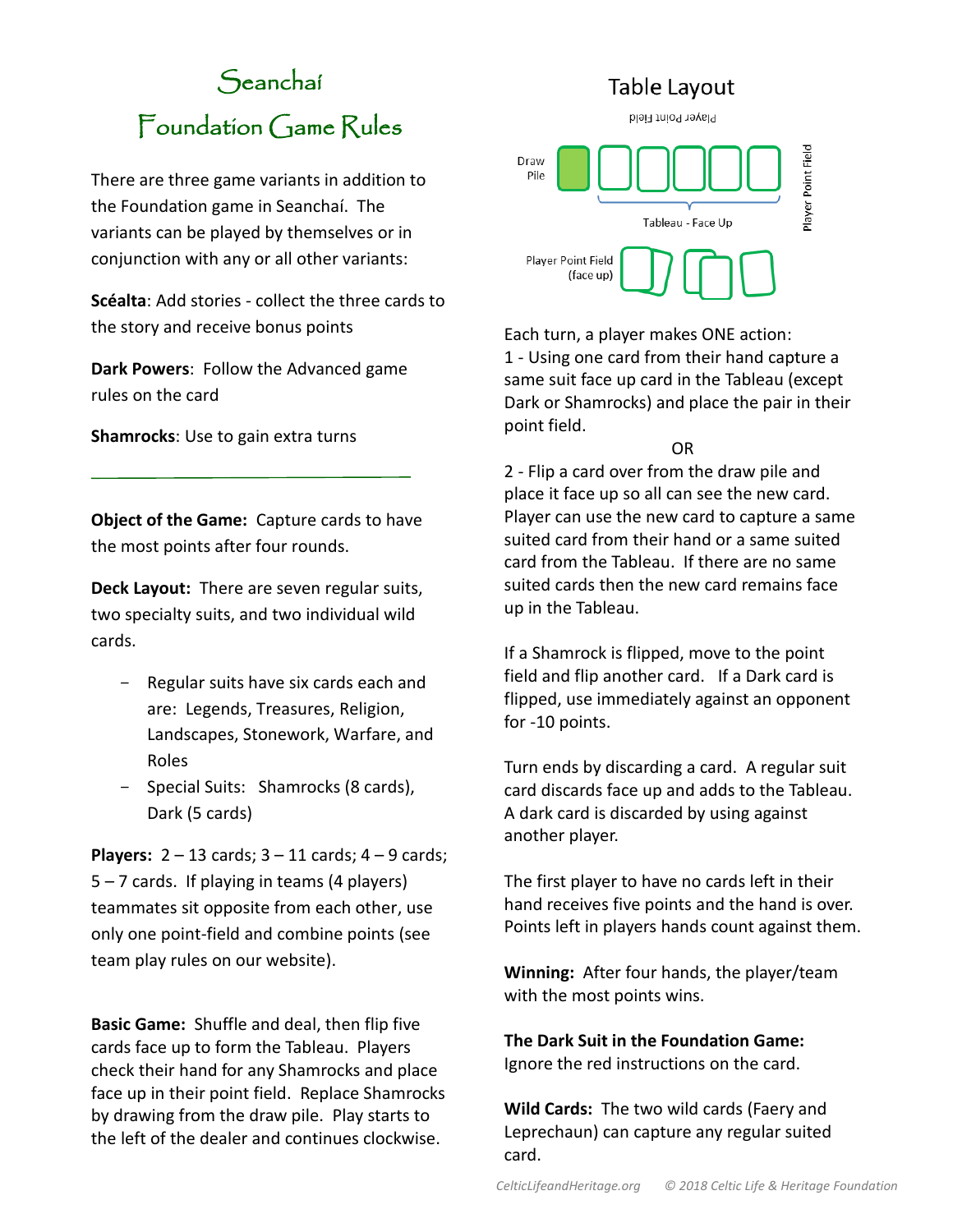## Scéalta Variation

Scéal - pro. "shcale" = story Scéalta – pro. "shcale-ta" = stories

A player receives an additional 40 points if ALL three cards having the same symbol in the upper left of the card are collected in a player's point field at the end of a hand.



There are nine possible Scéalta all consisting of three cards each.

Cards are captured in the same way as the Foundation game: by suit.

Extra points for a scéal can only be counted if the cards have been captured and in the point field. Cards in a hand cannot be counted.

The stories behind the cards can be found on our website:

[www.CelticLifeandHeritage.org](http://www.celticlifeandheritage.org/)



Dealt Shamrocks are held in the hand and used at players discretion.

### **How to Use:**

Instead of discarding at the end of a player's turn, a player can choose to pull a Shamrock from their hand, place in their point field, and flip a card from the draw pile. Basic game rules apply to the newly flipped card.

Multiple Shamrocks may be played in a single turn.

Turn ends by discarding a card as in the basic game.

### Dark Powers Variation

Each dark card has a special ability coupled with -10 points. If the special ability cannot be used it simply deals -10 to the player. Abilities and counters only effect the current hand.

### **Definitions**

*User*: Player that discards/uses the dark card and plays against their opponent.

*Receiver*: The player the dark card is played against.

#### **Symbols:**

Humans have a symbol in the upper right of

their cards either male or female.